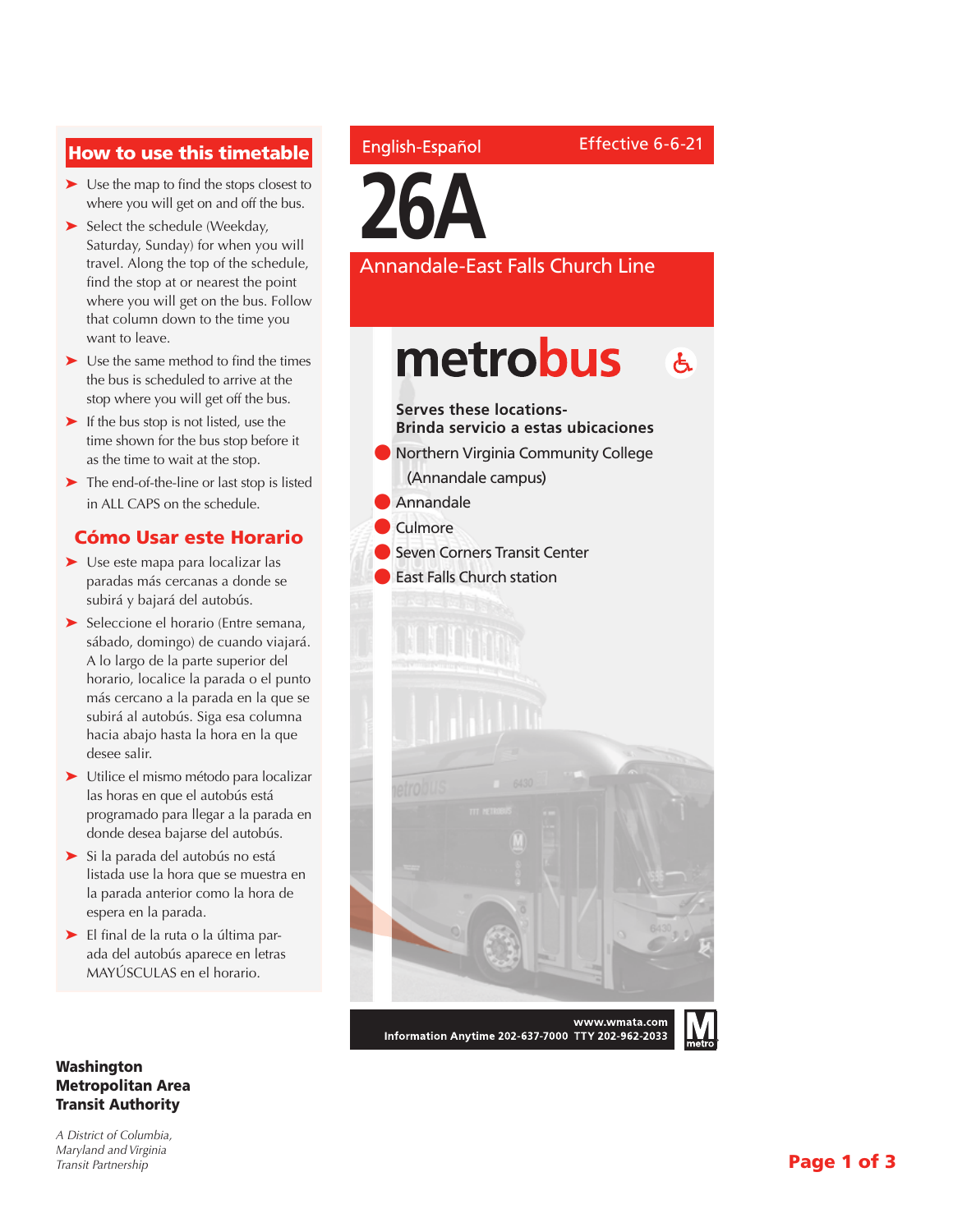# **26A** Annandale-East Falls Church Line

## **Effective Sunday, June 6, 2021**

**A partir del domingo, 6 de junio de 2021**